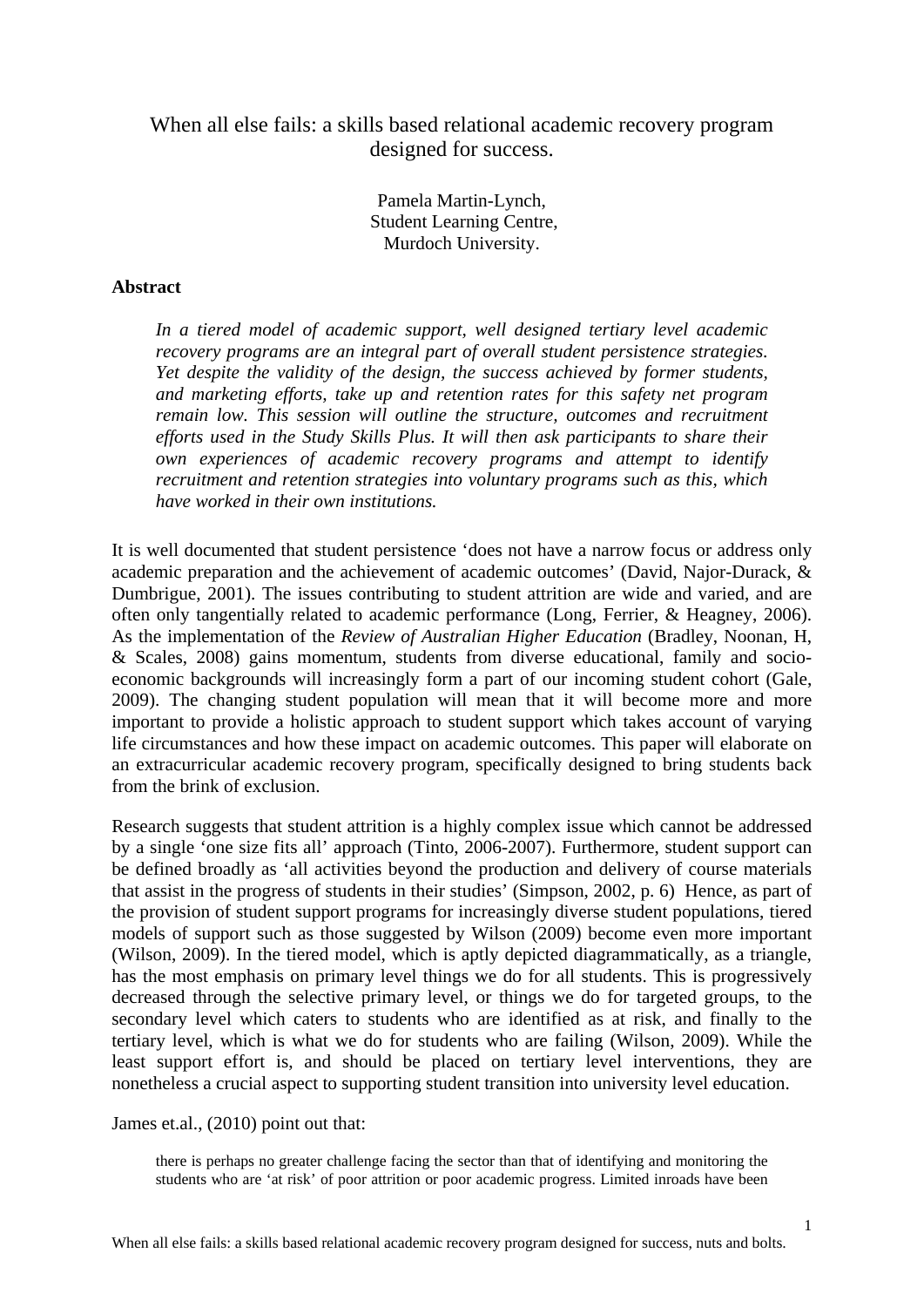made into this problem. However, the targets for expansion and equity are likely to lead to an enhanced focus on 'at risk' students. In some ways, first year retention is a proxy for the appropriateness of the matching of students to courses during recruitment and selection, for the relevance of courses, for the quality of teaching, for the quality of support and so on. (James, Krause, & Jennings, 2010, p. 6)

In an attempt to address at least some of the above issues *Study Skills Plus* was designed as a top tier intervention which is specifically designed for students who have been placed on academic probation after the first semester of their first year of study, that is, those who have been identified as significantly 'at risk'. The idea draws some impetus for the idea of monitored probationary programs put forward by Mann et al. (Mann, Hunt, & Alford, 2003- 2004) It is a series of carefully designed and scaffolded group consultations which include diagnostic testing, as well as self and peer assessment and low stakes formative assessment (Taras, 2010). The program is voluntary and extracurricular so all 'assessments' are solely to enhance learning.

While one of the primary aims is to improve academic performance, although a key component is skills development, the program also draws heavily on Wilson's concept of 'education with heart' and incorporates the broadest definition of student support referred to above (James, et al., 2010; Wilson, 2011). It also refers significantly Stella Cottrell's personal development agenda (Cottrell, 2010) and Neal Raisman's principles of service which he suggests can raise student retention by up to 70% (Raisman, 2008). The particular principles of Raisman's work which have been taken up in designing and delivering *Study Skills Plus* are:

- All members…must be given courteous, concerned and prompt attention to their needs and values.
- Students come before personal or college-focussed goals. Students really are more important than you or I.
- Students can never be an inconvenience.
- The goal is not to recruit the very best students, but to make the students we recruit their very best.
- To every problem there is more than one solution, and that may be external rather than in academia. (2008).

As Wilson has mentioned on numerous occasions, good teaching is relational (Wilson & Lizzio, 2011), and that the relationships we build with our students are 'gold' (Wilson, 2011). *Study Skills Plus* consequently has both an academic and relational focus which combines with a customer service and administrative support (Muller & Nulty, 2011) hence the 'Plus' in the name. As well as learning how to manage their time and write essays students are given advice on how to manage stress and ways to build their resilience and self efficacy.

The *Study Skills Plus* program was piloted in first semester 2010 and has undergone several permutations since then. Some of the changes are:

- more skills have been included
- workshops have moved from fortnightly to weekly
- more attention has been given to personal development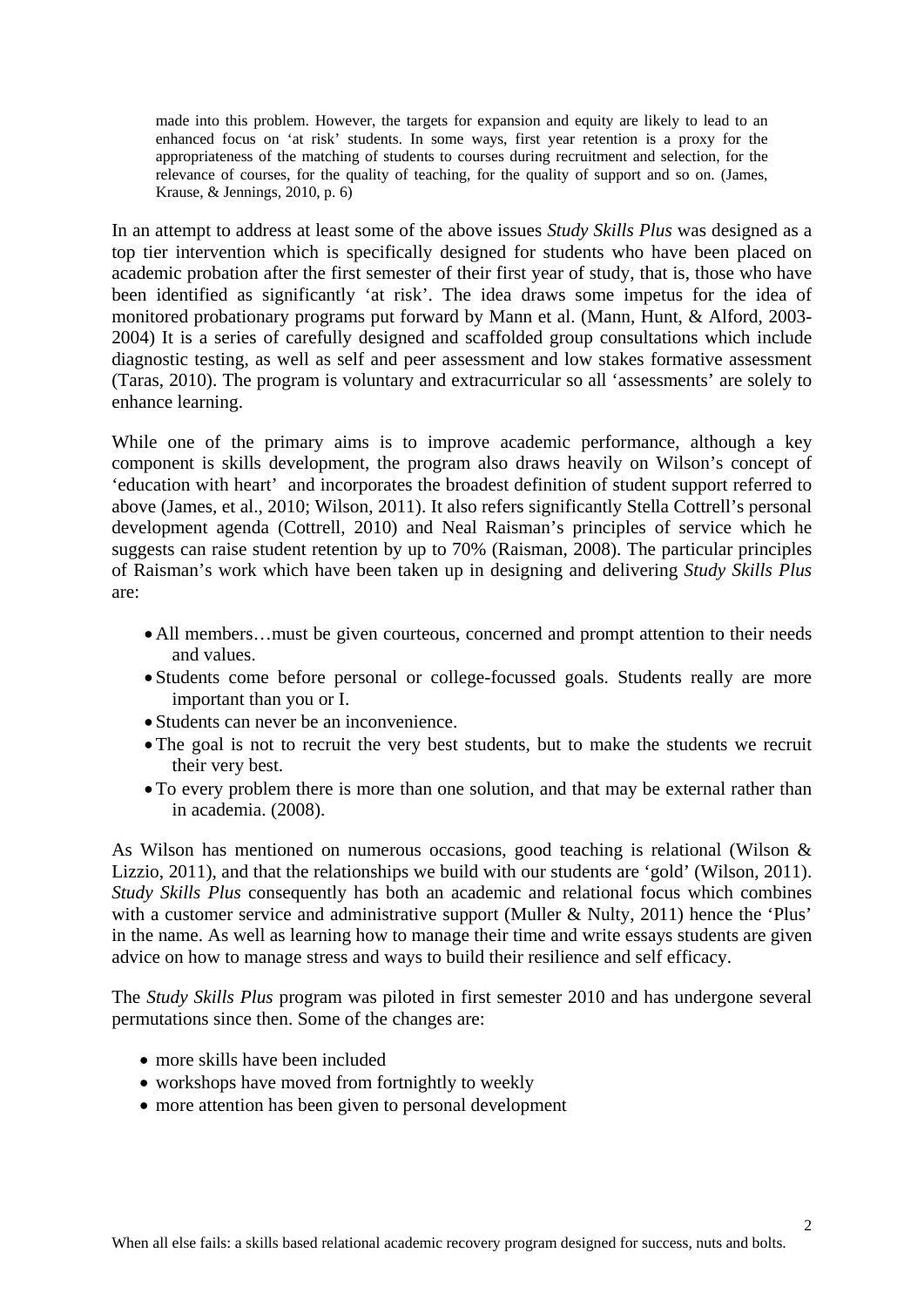The program has enjoyed varying degrees of success in achieving the desired outcomes of increased grade point averages (GPAs), increased student retention and student satisfaction. Student satisfaction has continued to achieve the most positive results in terms of outcomes and in the pilot semester, those students who participated in at least half of the program increased their GPA by a full point, with some going from a .5 to a 4 (but they were rare).

A need for programs such as *Study Skills Plus* after the first semester of first year of higher education have an important role to play in monitoring 'at risk' students as well as assisting students to transition into success and while we make every effort to ensure that students are adequately prepared and orientated into tertiary study, there will continue to be a need for tertiary level interventions which help to brink students back from the brink of exclusion.

The primary concerns with the program in terms of its effectiveness are recruiting students into it and keeping them in the program until the end. At this stage the program has a take up rate of approximately ten percent of students who have been placed on academic probation. It is an extracurricular activity for which enrolment is entirely voluntary. As there are no formal assessments in the program and it does not bear any credit towards students' degrees, it will often be the first thing to go, when the going gets tough.

## **Session outline**

The first fifteen minutes of this session will be a presentation on the structure, outcomes and recruitment strategies used to attract students to the program.

Then the room will be divided into groups which will be asked to consider one of the following three questions for ten minutes:

- 1.Do you have similar programs at your institution? What outcomes do they achieve?
- 2.How can we improve our recruitment strategies? What is the best way to market the relational aspect of the program?
- 3.What is the best way, other than introducing assessment tasks to retain students in the program until the end?

The final five minutes of the session will be open discussion and feedback from the group.

## **References**

- Bradley, D., Noonan, P., H, N., & Scales, B. (2008). *Review of Australian Higher Education (Final Report)*. Canberra: Department of Education, Employment and Worplace Relations.
- Cottrell, S. (2010). *Skills for Success: The Personal Development Planning Handbook*. New York: Palgrave Macmillan.
- David, M., Najor-Durack, A., & Dumbrigue, C. (2001). *Keeping Student in Higher Education*. London, Sterling: Kogan Page.
- Gale, T. (2009, 29 June 1 July 2009). *Towards a Southern Theory of Higher Education.* Paper presented at the First Year in Higher Education Conference 2009, Townsville.
- James, R., Krause, K., & Jennings, C. (2010). *The First Year Experience in Australian Universities: Findings from 1994 to 2009*: Centre for the Study of Higher Education, The University of Melbourne